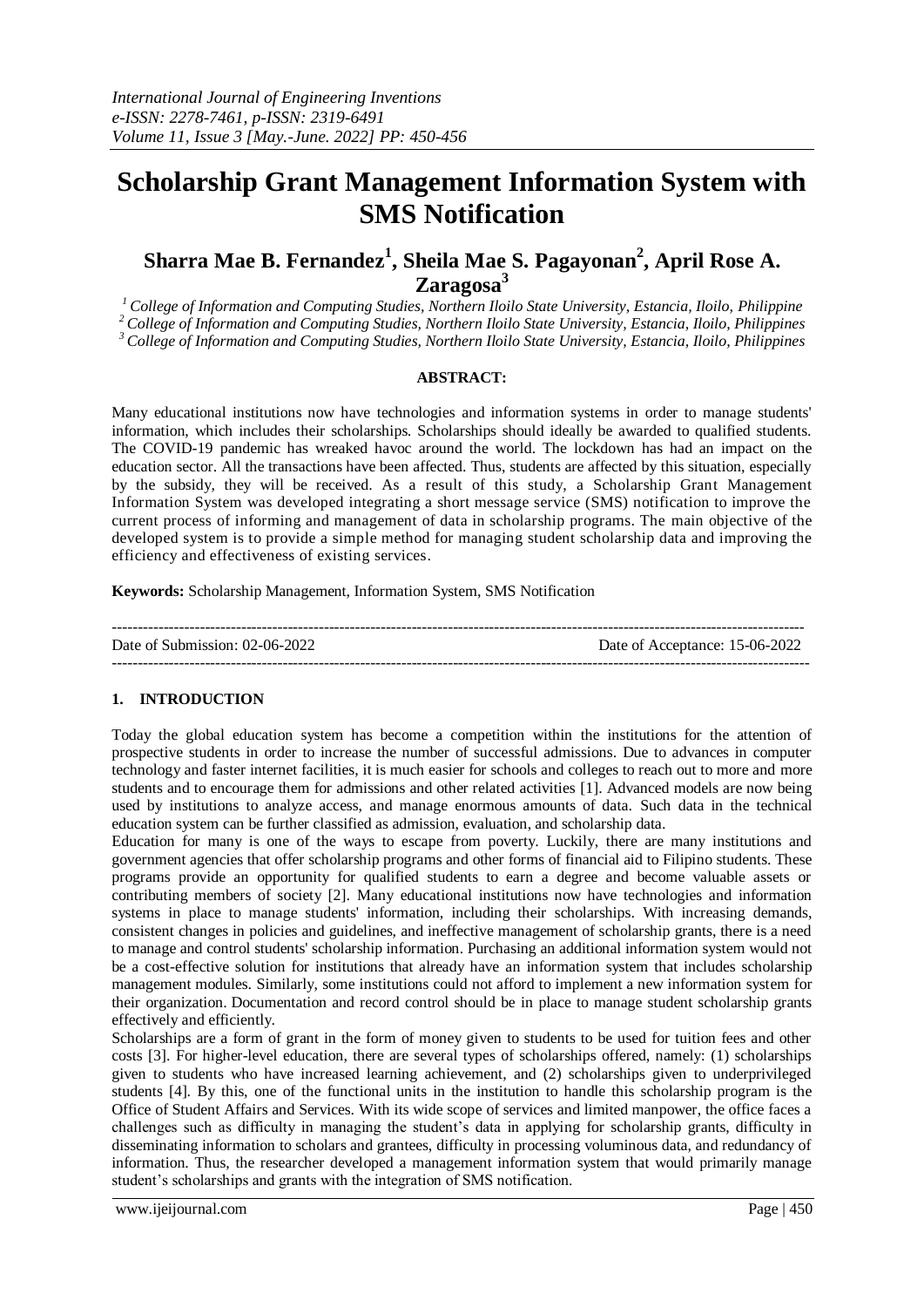With this requirement, integration of these functionalities would greatly improve the transaction flow in managing students' scholarships and grants [5]. This study is geared towards the development of a Scholarship Grant Management Information System with SMS notification that will be designed in managing scholarship programs and easily disseminating of information to the scholarship grantees with the use SMS features for communication. Also this study, would evaluate the level of usability in terms of learnability and operability, level of functionality in terms of suitability, accurateness and security and level of performance efficiency in terms of time behavior and resource utilization of the developed system.

## **1.1. Conceptual Framework**

The conceptual framework is used to examine the state of things (variables or ideas) and their interactions in order to gain complete knowledge of a phenomenon [6]. This paper was based on the concept of the Input-Process-Output (IPO) Model. Input-process-output (I-P-O) is a structured methodology for capturing and visualizing all of the inputs, outputs, and process steps that are required to transform inputs into outputs [7]. The procedure started with inputs, software development as the process, and the evaluation of the results as the output.

This study conceptualized and developed a Scholarship Grant Management Information System with SMS Notification comprising of input phase, the process, and output phase. The inputs were the complete information and contact number of the students as well as the OSAS information. The process involves various modules that would perform the transactional processes. These are encapsulated in the Scholarship Grant Management Information System with SMS Notification. The output of the study includes the assessment of the system as to the level of usability, functionality, and performance efficiency. Figure 1 shows the conceptual framework of the study.



**Figure 1. Conceptual Framework of the Study**

## **2. METHODOLOGY**

The methodology used in this study was discussed in this chapter. It includes the research design, software development model, data flow diagram, network topology and statistical treatment.

## **2.1. Research Design**

The techniques for collecting, analyzing, interpreting, and reporting data in research investigations are referred to as research designs. It's the overarching strategy for connecting conceptual research concerns to relevant empirical research. In other words, the study design specifies how the required data will be collected and analyzed, as well as how all of this will be used to answer the research question [8].

Developmental and descriptive research designs were used in this study. The systematic study of creating, producing, and assessing instructional programs, processes, and products that must meet criteria of internal consistency and effectiveness has been classified as developmental research, as opposed to simple instructional development [9].

Descriptive research is defined as large-scale, quantitative research that aims to "elucidate" a hypothesis (short of being able to confirm it). A descriptive finding could complement an insight gained from a more in-depth, open-ended approach in exploratory research. An organization can determine whether a concept is held by a few people and is irrelevant, or whether it is widespread and should be implemented. Credibility is established via descriptive research. However, the description cannot "prove" anything is true or false; with that level of assurance, an experiment is required [10].

## **2.2. Software Development Life Cycle**

The Software Development Life Cycle (SDLC) is a software industry method for designing, developing, and testing high-quality software [11]. The study employed the Rapid Application Development Model (RAD), a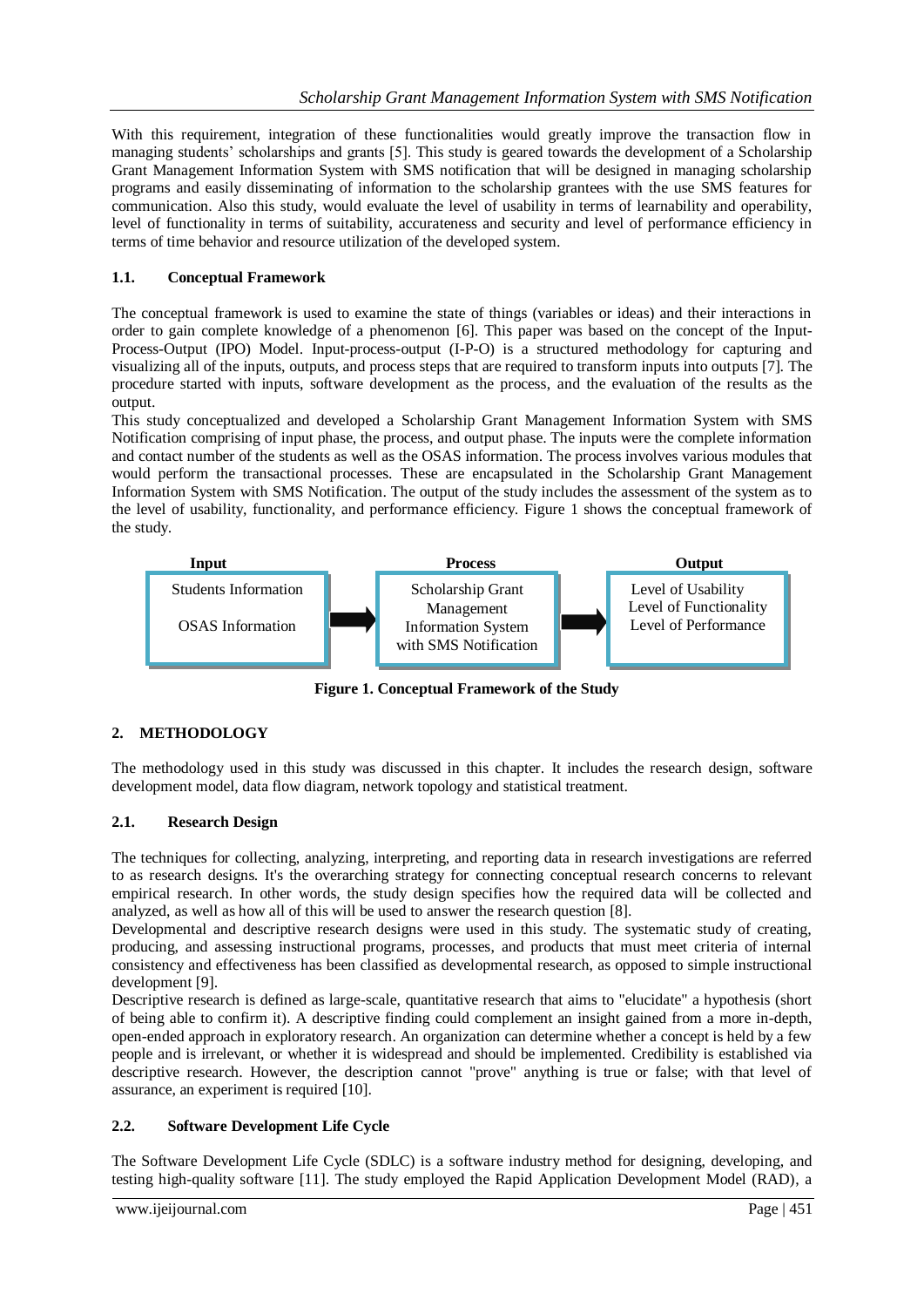development model that prioritizes rapid prototyping and quick feedback over long drawn-out development and testing cycles. With rapid application development, developers can make multiple iterations and updates to software quickly without starting from scratch each time. This helps ensure that the final outcome is more quality-focused and is in alignment with the end-user's requirements [12]. Prototypes are used in the RAD model as a working model that is integrated into the final product [13]. Prototyping and iterative development are required. The planning required for building the product is included in the process of writing the program. A prototype is an essentially equivalent functioning model of a product component [14]. Figure 2 shows the rapid application development model.



#### **2.3. Process Model**

The researcher used a context DFD to depict its logical design in this paper. DFDs are graphical diagrams used to specify, develop, and visualize a system's model. In a graphical view, DFD is used to define the requirements [15]. Figure 3 depicting the context data flow diagram of the developed system.



**Figure 3. The Context Data Flow Diagram.**

#### **2.4. Logical Architecture Design**

The logical architecture is defined as the organization of the subsystems, software classes, and layers that make the complete logical system. The components are placed randomly in the system; that is why it is called logical architecture. The logical architecture is considered the basic architecture for the system covering all the basic details regarding the system and includes complete information about the system. The logical architecture is decomposed into the different tier that helps to design the logical architecture diagram. The tiers include in the logical architecture are client tier, access tier, presentation tier, business service tier, and data tier. These all components help to design the complete logical architecture for any type of system [16]. N-tier architecture were employed in this study. N-tier is also called multi-tier architecture because the software is engineered to have the processing, data management, and presentation functions physically and logically separated [17]. Figure 4 shows the logical architecture of the developed system.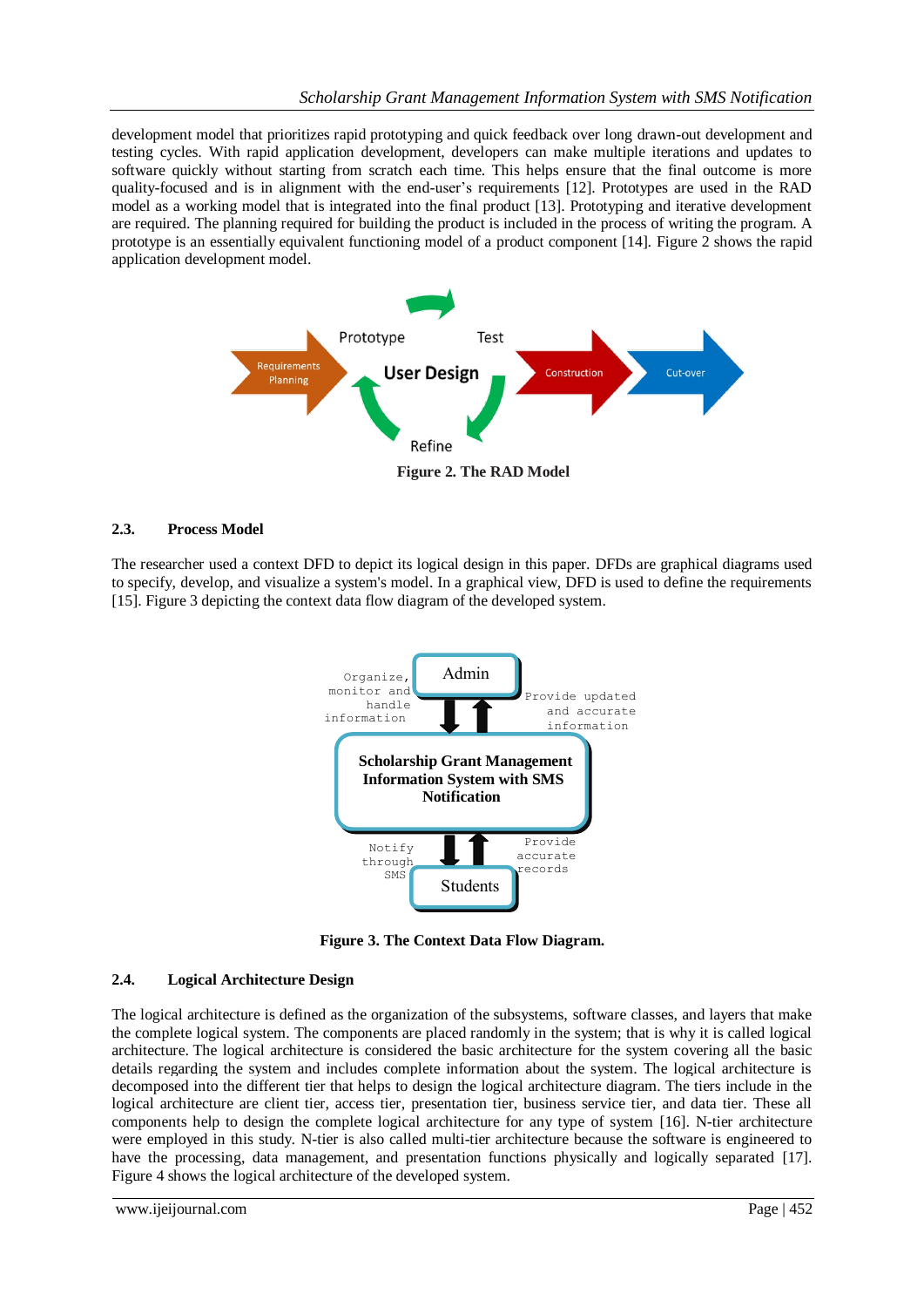

## **2.5. Physical Network Topology**

In figure 5, this was presented the physical network of the system that visualized the communication schemes of the physical networks and its networks arrangement. Physical network topology illustrates the placement of each component in the network. It showed the outline of computer, cable and the other device. Since this system implemented an SMS notification, students must register into the system in order to them to notify and update with regards to the scholarship/subsidy they will be receiving. The transmitter which is the cell tower use to facilitate sending of SMS notification to the students.



 **Figure 5. The Physical Network Topology**

## **2.6. Testing and Evaluation**

For the finalization of the developed system, the researcher requested the testers to evaluate the system in terms of it level of functional suitability, level of usability, and level of performance efficiency. A survey questionnaire was given to the evaluators to test the system's usability, functionality and performance efficiency. A 5-point Likert scale comprising of 1 as Poor and 5 as Very Good was used on the developed system prototype. To statistically compute whether the developed system passed the evaluation criteria, the Mean statistics was applied. The Mean is computed as:

$$
\overline{X} = \frac{\Sigma X}{n}
$$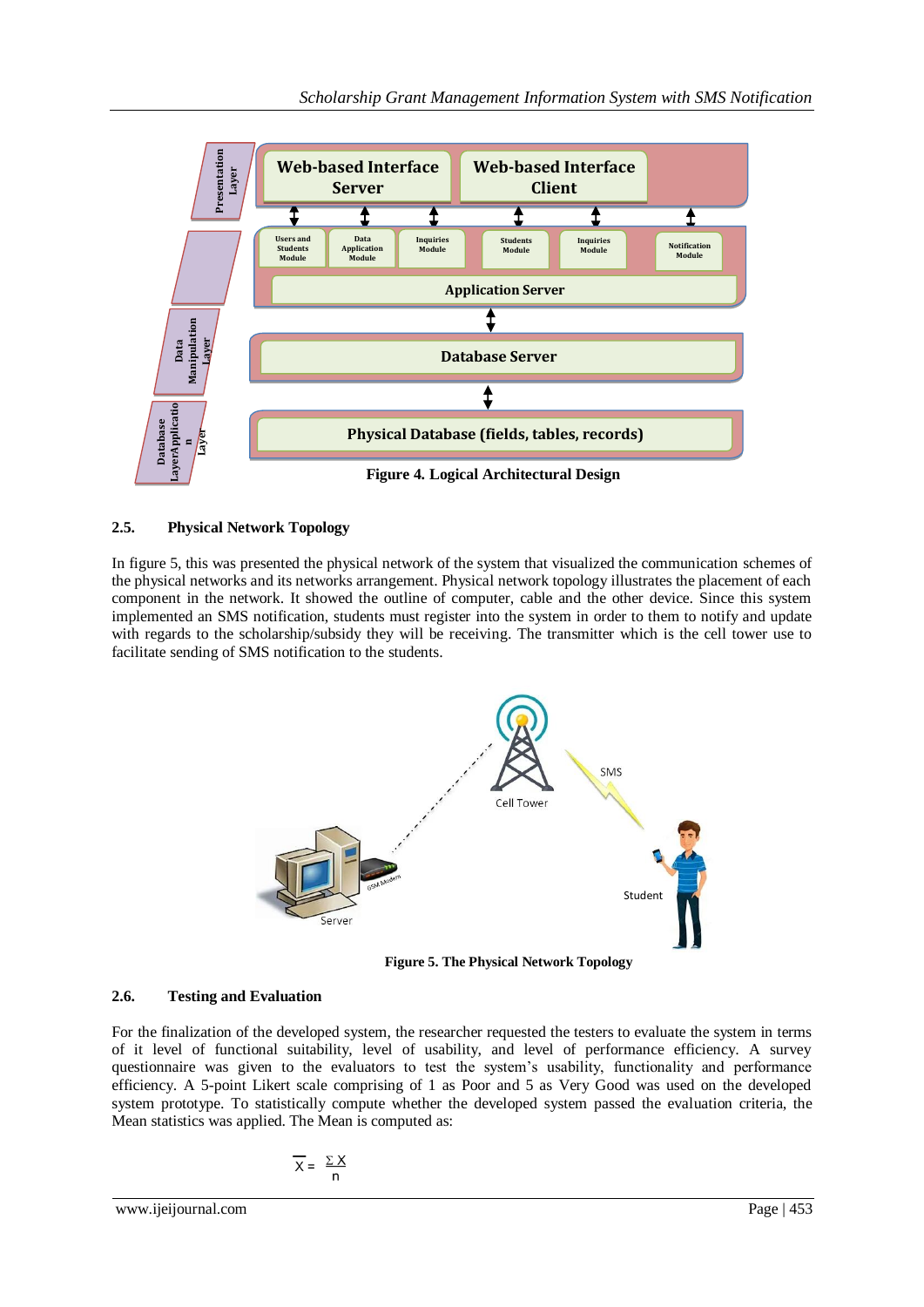Where  $\overline{x}$  is the mean

 $\Sigma x$  is the summation of individual raw scores n is the number of the population

The obtained mean score was interpreted using the following verbal description:

| Mean          | Descriptive |
|---------------|-------------|
| $4.21 - 5.00$ | Very Good   |
| $3.41 - 4.20$ | Good        |
| $2.61 - 3.40$ | Average     |
| $1.81 - 2.60$ | Fair        |
| $1.0 - 1.80$  | Poor        |

#### **2.7. System Evaluators**

As mentioned in previous sections, the system prototype is subjected to software evaluation. Testing the system prototype was an important part of the design and manufacturing process. Testing and evaluation, simply confirm that the product worked as planned, or if it needs refinement. The respondents who participated in the study were composed of fifty (50) respondents, forty-two (42) student grantees, three (3) OSAS personnel, and five (5) expert evaluators.

| <b>Table 1. Distribution of Respondents</b> |                          |
|---------------------------------------------|--------------------------|
| <b>Evaluators</b>                           | <b>No. of Evaluators</b> |
| <b>Students</b>                             |                          |
| <b>OSAS Personnel</b>                       |                          |
| <b>Expert Evaluators</b>                    |                          |

**Table 1. Distribution of Respondents**

#### **3. RESULTS AND DISCUSSION**

This chapter covers the presentation, analysis, and interpretation of data required to meet the defined objectives.

#### **3.1. Level of Usability of the Developed System as Perceived by the End-Users in terms of Learnability and Operability**

Table 2 presented the mean result of the respondents' feedback on the usability of the developed system in terms of suitability, operability and accessibility. The level of usability is the capability of the software product to be understood, learned, used and provides visual appeal, under specified conditions of usage [18]. Learnability is the degree to which specified users can use the product or system to achieve specified goals of learning to use the product or system with effectiveness, efficiency, freedom from risk, and satisfaction in a specified context of use [19]. Operability is the ability to keep an equipment, a system or a whole industrial installation in a safe and reliable functioning condition, according to pre-defined operational requirements [20].

The results shown below implied that the Scholarship Grant Management Information System with SMS Notification, its level of usability was computed with an overall mean of 4.73 being interpreted as "Very Good". In terms of learnability  $(M = 4.85)$  was verbally interpreted as "Very Good". For the operability, the computed mean score was  $(M = 4.60)$  verbally interpreted as "Very Good".

| Table 2. Level of Usability of the Developed System as Perceived by the End-Users in terms of |
|-----------------------------------------------------------------------------------------------|
| <b>Learnability and Operability</b>                                                           |

| Mean | <b>Verbal Interpretation</b> |
|------|------------------------------|
| 4.73 | <b>Very Good</b>             |
| 4.85 | <b>Very Good</b>             |
| 4.60 | <b>Very Good</b>             |
|      |                              |

Legend: 1.00 - 1.80 (Poor); 1.81 – 2.60 (Fair); 2.61 – 3.40 (Average); 3.41 – 4.20 (Good); 4.21 – 5.00 (Very Good)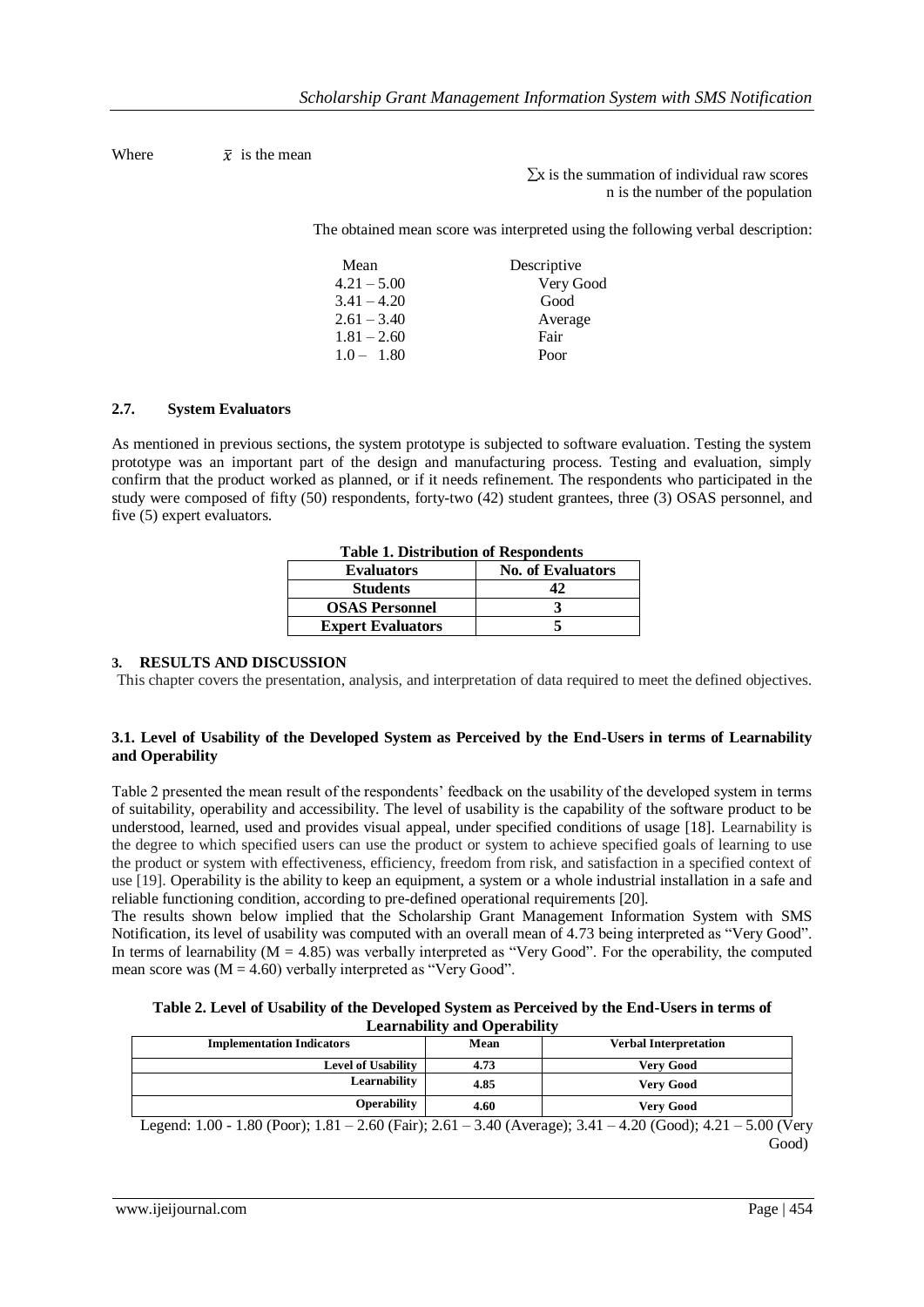#### **3.2. Level of Functionality of the Developed System as Perceived by the End-Users in terms of Suitability, Accurateness and Security**

Table 3 shows the mean result of the respondents' feedback on the usability of the developed system in terms of suitability, accurateness and security. The level of functionality is the software's capability to provide functions that meet the stated and implied need of users under specified usage conditions [18]. Suitability refers to the degree to which a product or system provides functions that meet stated and implied needs when used under specified conditions [19]. Accurateness is the level to which the result is expected [18]. Security is the degree to which a product or system protects information and data [19]. The results showed that the level of functionality of the Scholarship Grant Management Information System with SMS Notification was 4.96, interpreted as "Very Good". Suitability ( $M = 4.98$ ), accurateness ( $M = 4.93$ ) and security ( $M = 4.94$ ) were all interpreted as "Very Good".

| Table 3. Level of Functionality of the Developed System in Terms of Suitability, Accurateness and |  |
|---------------------------------------------------------------------------------------------------|--|
| Security.                                                                                         |  |

| <b>Implementation Indicators</b> | Mean | <b>Verbal Interpretation</b> |
|----------------------------------|------|------------------------------|
| <b>Level of Functionality</b>    | 4.96 | <b>Very Good</b>             |
| <b>Suitability</b>               | 4.98 | <b>Very Good</b>             |
| <b>Accurateness</b>              | 4.93 | <b>Very Good</b>             |
| Security                         | 4.94 | <b>Very Good</b>             |

Legend: 1.00 - 1.80 (Poor); 1.81 – 2.60 (Fair); 2.61 – 3.40 (Average); 3.41 – 4.20 (Good); 4.21 – 5.00 (Very Good)

#### **3.3. Level of Performance Efficiency of the Developed System in terms of Time Behavior and Resource Utilization**

Performance efficiency refers to the characteristics that represents the performance relative to the amount of resources used under stated conditions [19]. Time behavior is the degree to which the response and processing times and throughput rates of a product or system, when performing its functions, meet requirements [18]. Resource utilization is the degree to which the amounts and types of resources used by a product or system, when performing its functions, meet requirements [18].

Findings revealed that expert evaluators' feedback on the developed system's performance efficiency was rated with an overall mean of 4.80, interpreted as "Very Good". In terms of time behavior, it was 4. 78, interpreted as "Very Good", while resource utilization yielded a mean score of 4.82, verbally interpreted as "Very Good". Table 4 shows the level of performance efficiency as perceived by expert evaluators.

| Table 4. Level of Performance Efficiency as Perceived by the Expert Evaluators in terms of Time |
|-------------------------------------------------------------------------------------------------|
| <b>Behaviour and Resource Utilization.</b>                                                      |

| <b>Implementation Indicators</b> | Mean | <b>Verbal Interpretation</b> |
|----------------------------------|------|------------------------------|
| <b>Level of Performance</b>      | 4.80 | Very Good                    |
| <b>Time Behavior</b>             | 4.78 | <b>Very Good</b>             |
| <b>Resource Utilization</b>      | 4.82 | <b>Very Good</b>             |

Legend: 1.00 - 1.80 (Poor); 1.81 – 2.60 (Fair); 2.61 – 3.40 (Average); 3.41 – 4.20 (Good); 4.21 – 5.00 (Very Good)

## **4. CONCLUSION**

The design and development of the Scholarship Grant Management Information System with SMS Notification was successful and was able to manage the information efficiently and effectively including the scholarship module. Students using a dedicated computer for application resulted in a lesser time of application. Application approval and notifying students through SMS was efficient and faster. Therefore, with the positive responses from the evaluators, the researcher generally concluded that the developed system was accepted and efficient it greatly improve the efficiency in processing scholarship applications and grants.